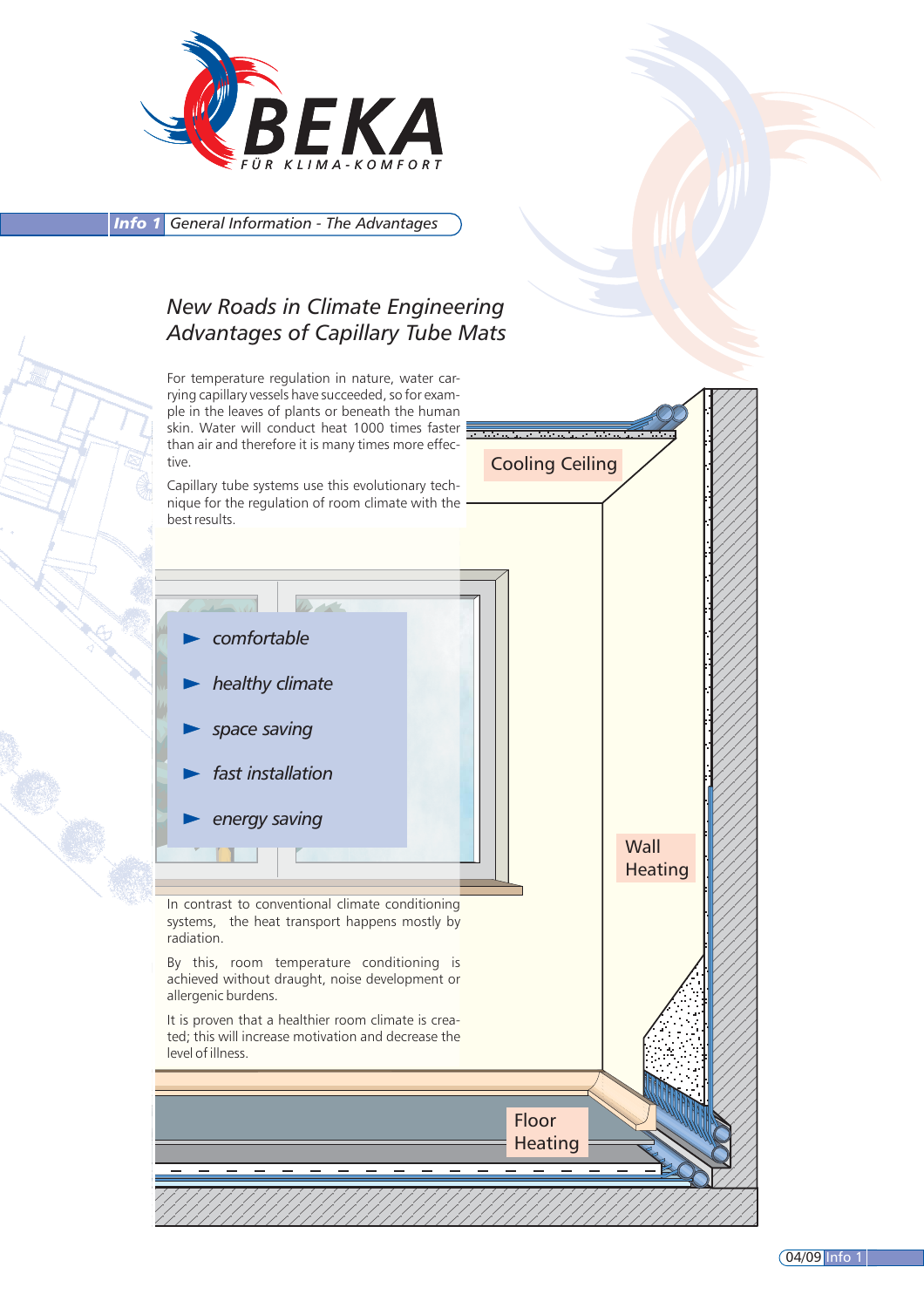

*Info 2 General Information - The Products*

### *BEKA Capillary Tube Engineering Heating and Cooling with Comfort*

Cooling ceilings and surface heating with BEKA capillary tube mats offer a high degree of climate comfort.

Once installed beneath the plastering, dry-built boards or integrated in metal cassettes it is unobtrusive and space saving.

The obvious advantages are healthy room climate and low energy costs. But also the hidden qualities such as easy installation, high heating and cooling capacities and the flexibility of the material argue in favour of BEKA.



BEKA cooling ceiling as metal cassette ceiling



BEKA supply lines with quick-action couplings



BEKA cooling ceiling as plaster ceiling



BEKA cooling ceiling with dry-built prefabricated elements



BEKA cooling ceiling as dry-built-ceiling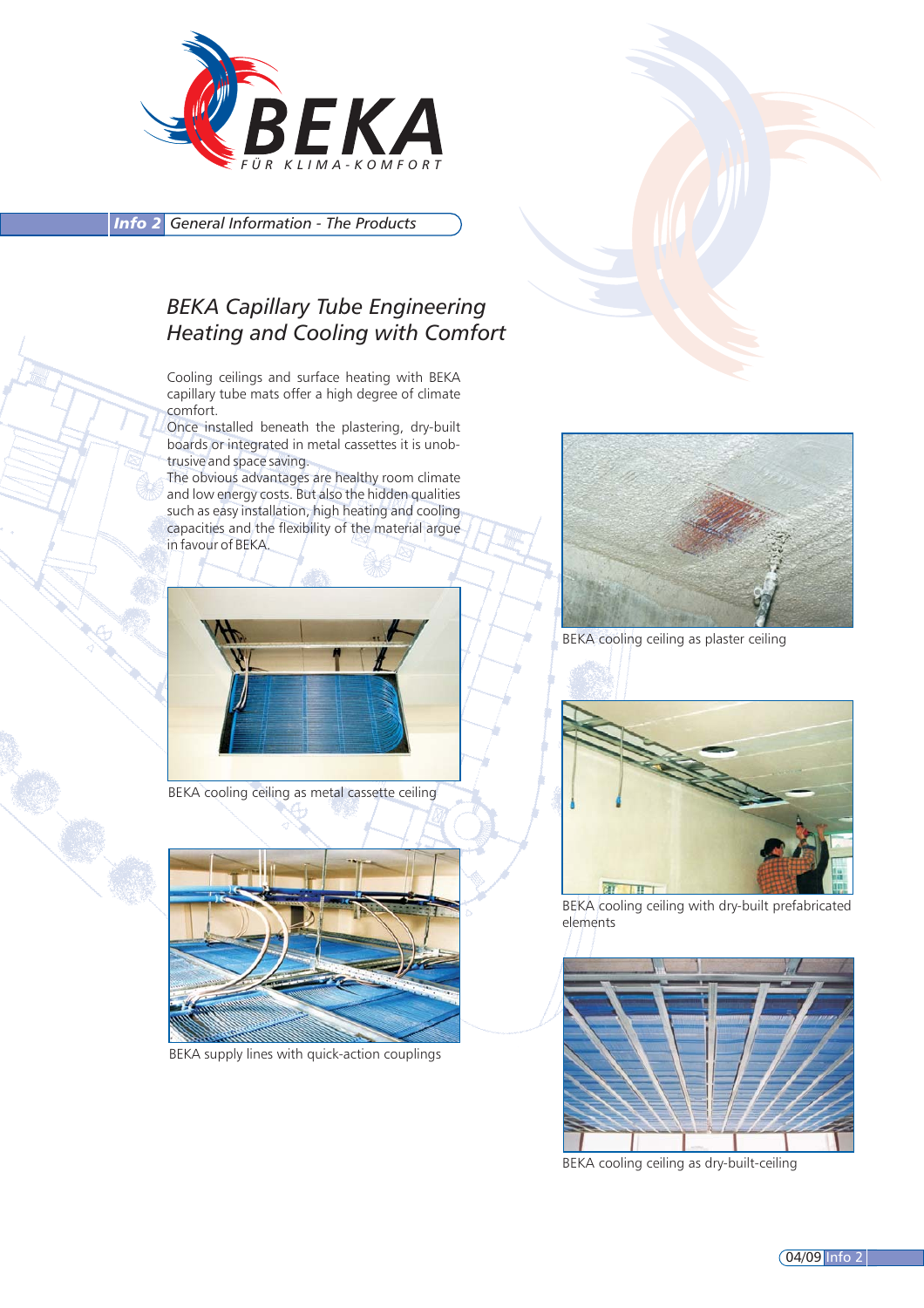

*Info 4 General Information - The Production*

## *The Production Quality and Delivery in Due Time*

Most modern production technologies and the experienced staff guarantee production with constant high quality.

Through a just-in-time production also short term deliveries will be past on to the forwarding companies in time, transporting the BEKA products to the construction site.

With 15 years warranty on all BEKA products we pass our security on to you.





15 years warranty Technical Hotline  $+49(0)30$ 474 114 -32 or by Fax -35



BEKA quality test with 20 bar



Production area of about 2.000 m²



Fabrication of storey stations and distributors according to plan



Delivery via parcel service or on pallets via carrier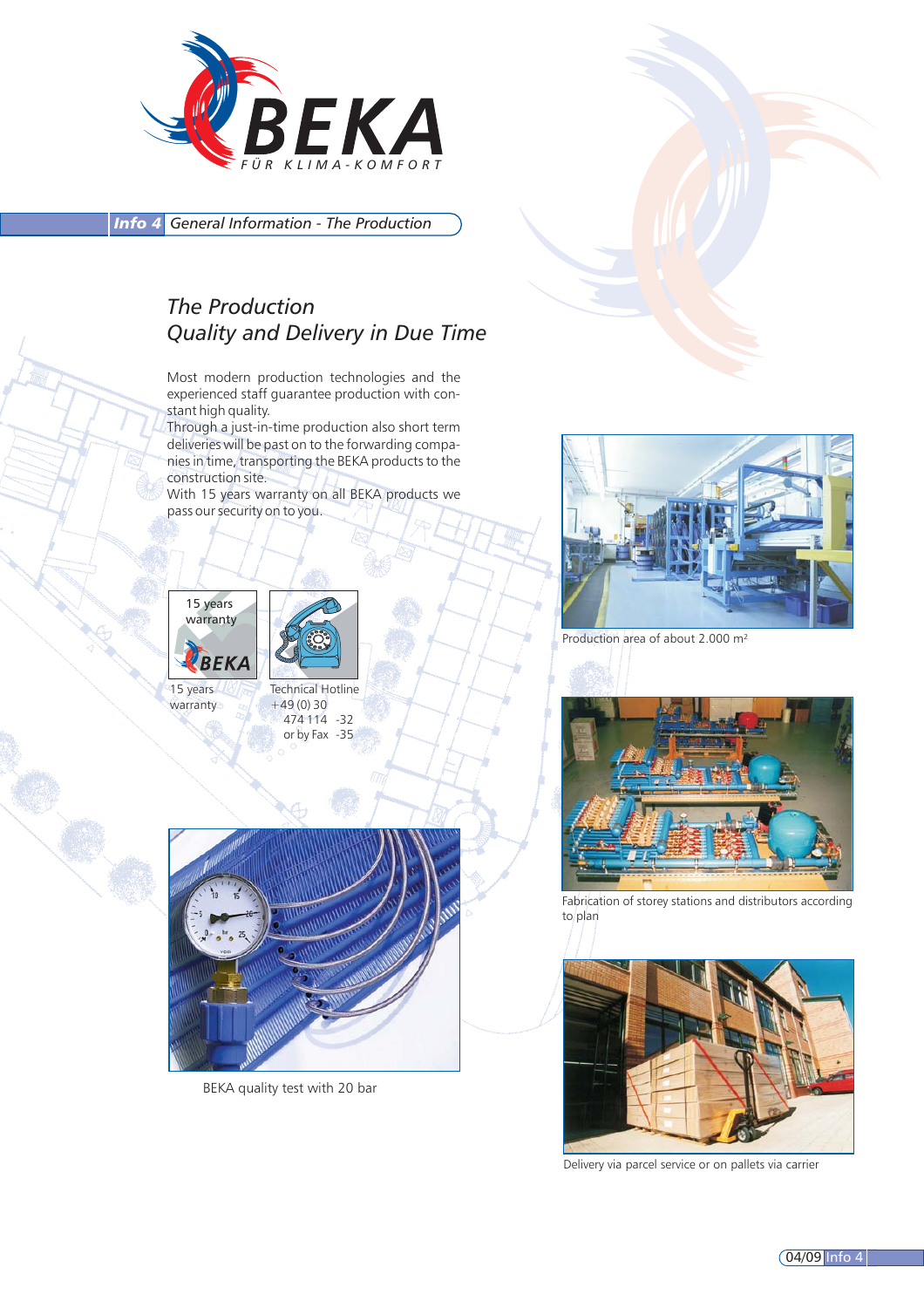

*Capillary Tube Mats* 

#### *BEKA Capillary Tube Mats At all times the right choice*

BEKA capillary tube mats are utilised for heating- and cooling mats in cooling ceilings and surface heating systems. For each application there is an optimal suitable type of mat.

The BEKA mats U10 and UM10 are suitable ideally for the application in metal cassette ceilings.

The BEKA mat K.S15 had been specially designed for plaster ceilings and surface heating systems.

The BEKA mats Type G are suitable in particular for applications on plaster boards and for numerous special-applications, e.g. in concrete. All BEKA mats can be connected to another either by quick action couplings or through welding.

Due to the connecting system with quick action couplings and flexible hoses, the installation work is done fast and safely.

With metal ceilings the ceiling panels can be flapped down at all times for maintenance or for installation work.

The BEKA mats are exclusively made from Polypropylene Random Copolymer Type 3, DIN 8078. Consequently all BEKA products are weldable to each other.

The uniformly high quality is ensured by our 100% quality in-spection as well as a 15-year warranty on all BEKA products.